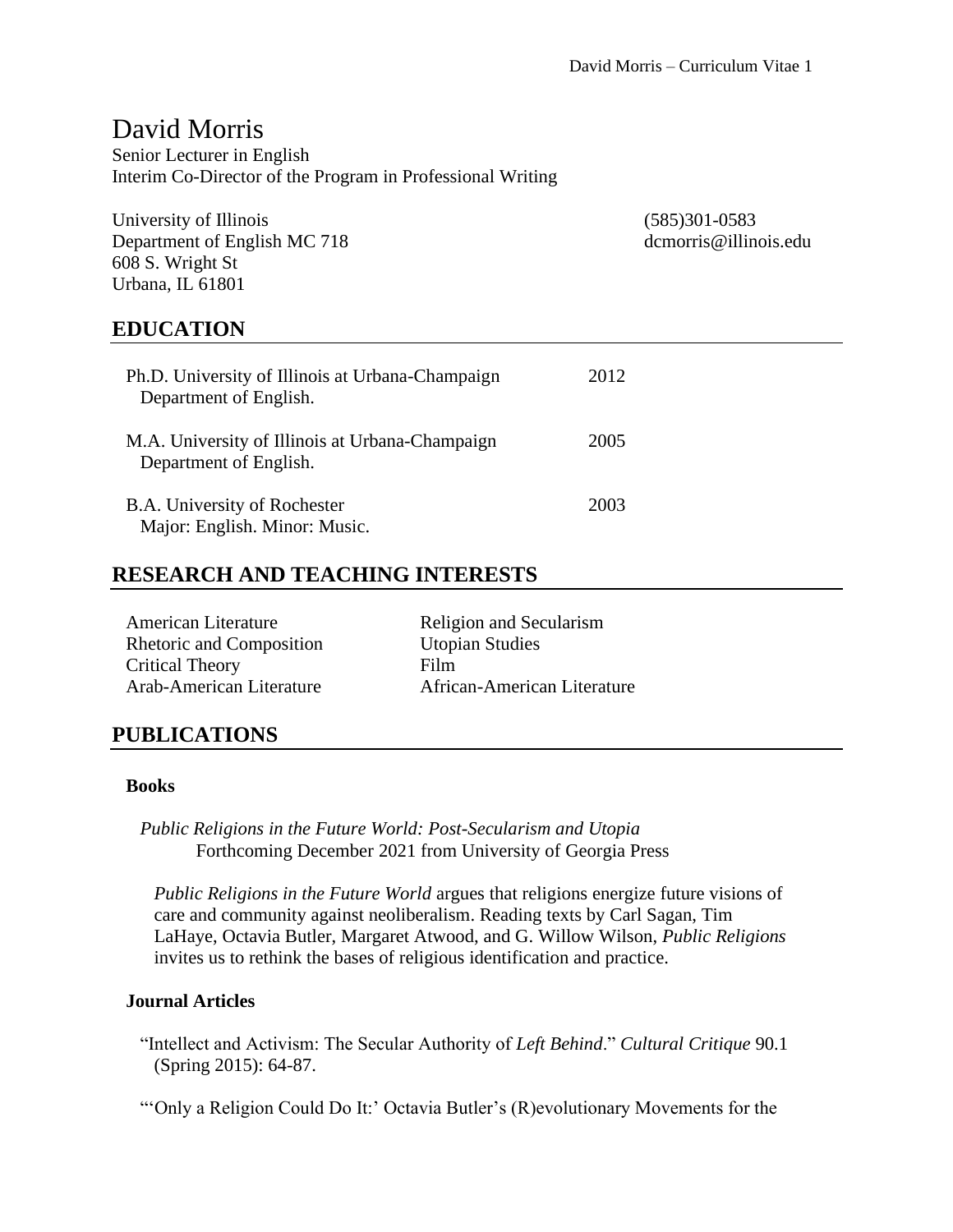Twenty-First Century." *Utopian Studies* 26.2 (fall 2015)*:* 270-88.

#### **Journal Articles in Progress**

"Job vs. Yeats: The Intrusion of Belief in the HBO series *The Leftovers*."

*In this article, I use the three-season HBO series* The Leftovers *to explore a new phase of the post-secular, in which belief "intrudes" on the everyday "real" economization of neoliberalism. This article explores the colliding theological, secular, and post-secular narratives of the "Sudden Departure," a rapture-like event that begins the series.* 

"'Men are Trouble:' Theodicy in the Modern Alien Contact Narrative."

*Reading Mary Doria Russell's* The Sparrow (1996)*, Robert Sawyer's* Calculating God (2000)*, and several post-2000 short stories, I argue that the "alien contact narrative" became a chief imaginative form for rethinking the theological problem of evil during the late-twentieth-century fundamentalist resurgence.* 

#### **In-House Publications**

- Editor (with Dana Kinzy). *Instructor Guide for I-Write: Teaching First-Year Composition at Illinois*. University of Illinois Rhetoric Program, 2019.
- Assistant Editor. *I-Write: A Writing Guide for the Undergraduate Rhetoric Program at the*  University of Illinois. 1<sup>st</sup> Edition. Ed. Kristi McDuffie. University of Illinois Center for Innovation in Teaching and Learning, 2018.
- "Citing and Documenting Like a Researcher." In *I-Write: A Writing Guide for the Undergraduate Rhetoric Program at the University of Illinois*. Ed. Kristi McDuffie. University of Illinois Center for Innovation in Teaching and Learning, 2018. 114-29.

"The Rhetorical Victory of SB 1062." Co-written with Patrick Fadely. *Kritik: A Public Forum Hosted by The Unit for Criticism and Interpretive Theory, University of Illinois.* March 2014. <http://unitcrit.blogspot.com/2014/03/the-rhetorical-victory-of-sb-1062-guest.html>

"Organizing Assemblages: Response to Frank Donoghue's *The Last Professors: The Corporate University and the Fate of the Humanities*." *Kritik: A Public Forum Hosted by The Unit for Criticism and Interpretive Theory, University of Illinois.* October 2009. <http://unitcrit.blogspot.com/2009/10/authors-roundtable-2-response-from\_625.html>

### **SELECTED PRESENTATIONS**

"Islamic Secularism in G. Willow Wilson's *Alif the Unseen*." American Literature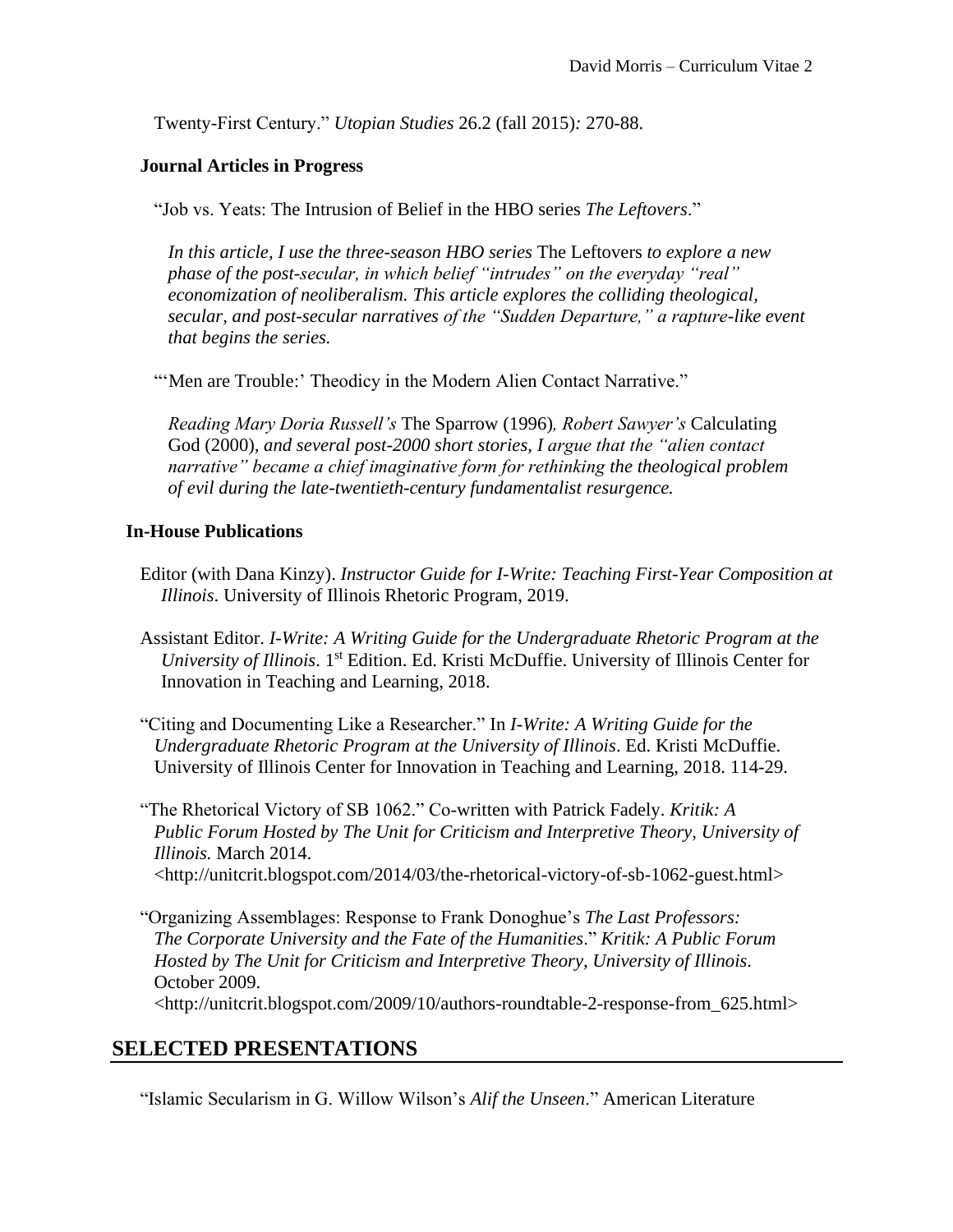Association Conference, Boston, MA, July 2021

- "Scrambled Theology: Junk Religions and Precarious Hope in Margaret Atwood's *MaddAddam* series." Society for Utopian Studies Conference, East Lansing, MI, October 2019.
- "Poetics of the Hijab: Muslim Women's Bodies in Secular America." ASA, Chicago, IL, November 2017
- "Competing Raptures: *Left Behind, The Leftovers*, and the Narratives of Secularization." Midwest MLA, St. Louis, MO, November 2016
- "Octavia Butler's *Earthseed:* A Utopian Organization for the 1990s." The Midwest Conference on Utopian Studies, Valparaiso, IN, March 2014.
- "'Just Give Me That Horrible Saturday:' Ritualizing Banality in the 9/11 Novel." The American Literature Association Symposium: God and the American Writer. San Antonio, TX, February 2015
- "Not Dwelling on Ultimate Purposes:' Utopian Humility in Margaret Atwood's *MaddAddam* novels." The Midwest Conference on Utopian Studies, Valparaiso, IN, March 2012.
- "The Home of all Muslims': Pilgrimage and the American Muslim in Mohja Kahf's *Girl in the Tangerine Scarf*." The Louisville Conference on Literature and Culture Since 1900, Louisville, KY, 2012.
- "The Epic of a World Abandoned by [The Holy Spirit]: The Postmodern Genre and Politics of *Left Behind*." Louisville Conference on Literature and Culture Since 1900, Louisville, February 2009.

## **TEACHING**

### **Literature and Film courses for English Majors:**

Novels on Film (2015)

*An upper-level writing course for English majors that engages the history and theory of screen adaptation of the novel across the twentieth century; included set of filmic adaptations by Hitchcock, Heckerling, and Scott.* 

Introduction to Literary and Cultural Study (2020, 2009, 2005) *An introduction to methods of literary study for English majors; included a set of poems, short stories, and novels from Shakespeare to Pushkin to Zadie Smith.*

#### **Literature and Film courses, General Education:**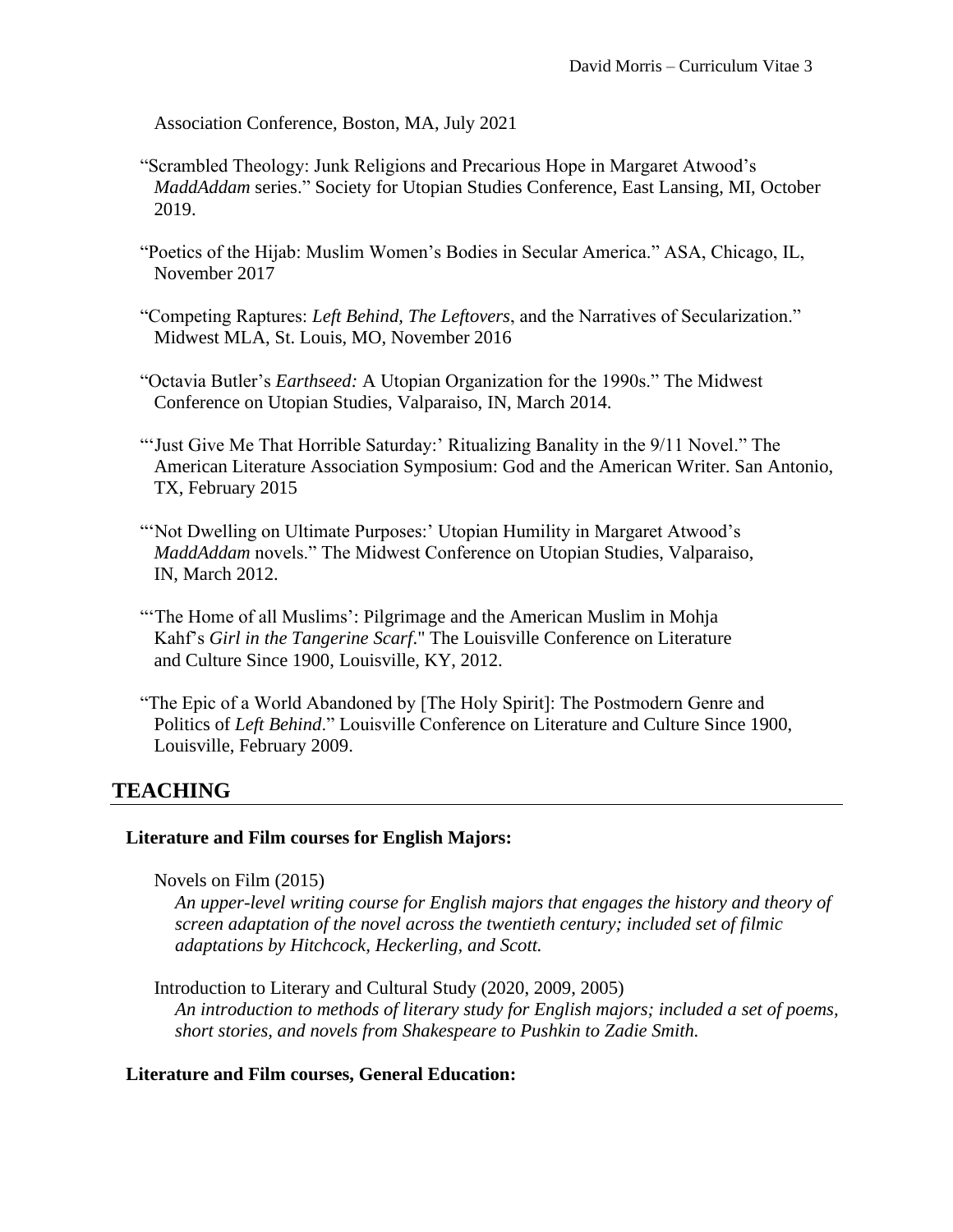Introduction to Film (2019-2021, 2017, 2014, 2013)

*An introduction to formal elements of film from cinematography to sound editing; featured films by Hitchcock, Goddard, Henzell, Rozema, Deren, Ford, and others.*

#### Introduction to Fiction (2015)

*A general-education introduction to formalist close-reading and historicist criticism of fiction from Herman Melville to Kate Chopin to Zadie Smith*.

#### Introduction to Poetry (2012)

*An introduction to genres, major movements, and performance styles of poetry; included texts from Homer to Milton to Elizabeth Bishop to Abdal-Hayy Moore.*

American Literature (2008, 2010, 2011)

*A survey of canonical and non-canonical works in American lit, beginning with John Winthrop, moving through Walt Whitman, and ending with Mohja Kahf.*

#### The Short Story (2006)

*An introduction to the major genres of the short story*; *included texts from E.T.A. Hoffmann to Katherine Mansfield to Octavia Butler.* 

#### **Composition and Rhetoric:**

Writing and Research (2014-2020; 18 sections)

*A freshman composition course focused on rhetorical analysis, invention of research questions, evaluating sources, writing sophisticated, researched arguments.*

#### Principles of Writing (2017-2018)

*A basic writing course focused on understanding arguments, differentiating academic and non-academic sources, and composing argumentative texts. Also features weekly one-on-one tutoring sessions with each student.* 

#### Principles of Research (2018-2019)

*A basic writing course focused on rhetorical analysis, invention of research questions, evaluating sources, writing sophisticated, researched arguments. Also features weekly one-on-one tutoring sessions with each student.*

#### Writing *@* The University of Illinois (2011-2014)

*A freshman composition course designed to help students pursue original research around the university's history, organizations, and student life.* 

#### Principles of Composition (2003-2011)

*A composition course for first-year students built to introduce students to college-level thinking, reading, and writing.*

Advanced Composition (2005-2011)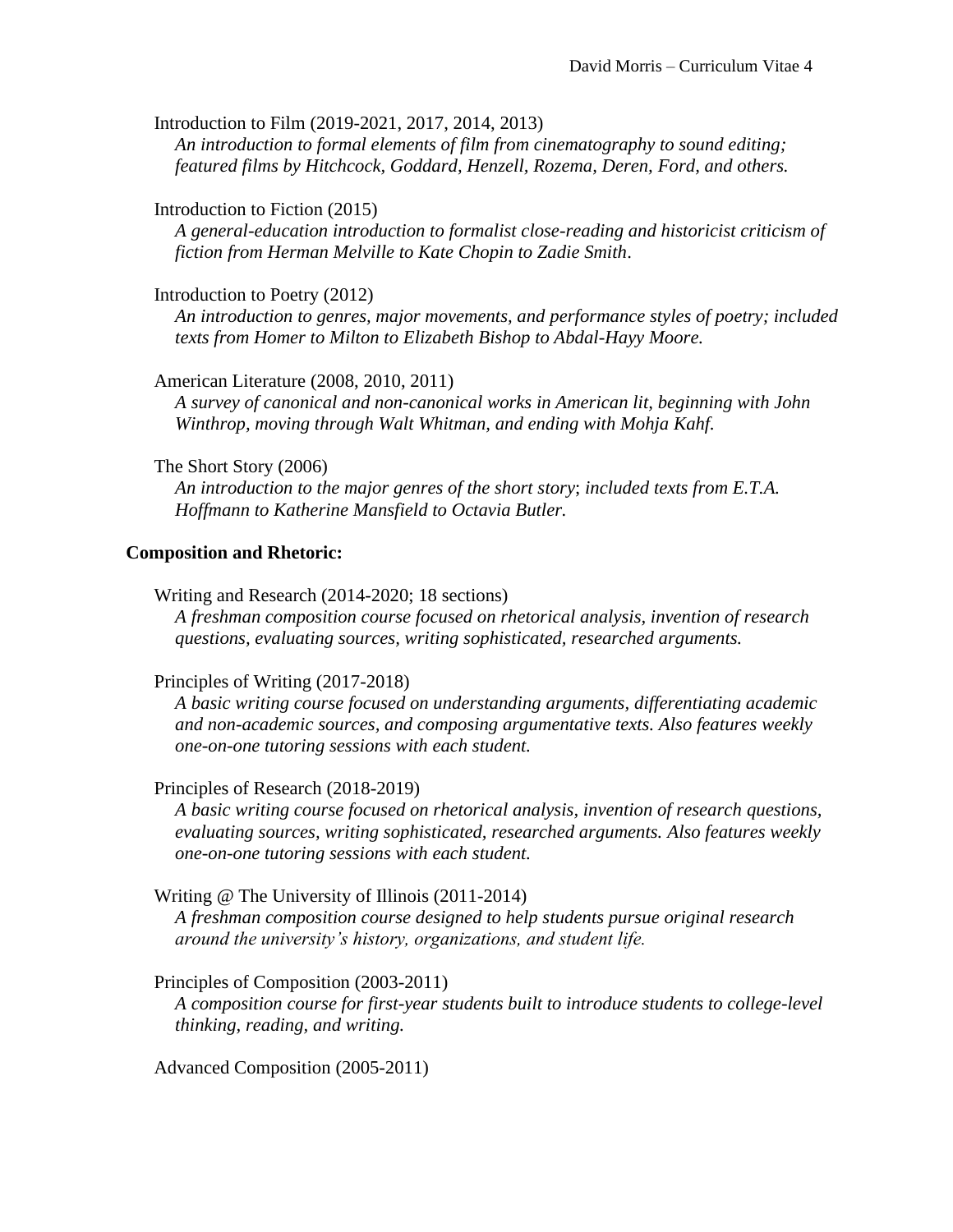*An advanced composition course focused on writing in disciplines and for differing audiences.*

## **AWARDS AND HONORS**

LAS Impact Award, 2021

University of Illinois College of Liberal Arts and Sciences Award for Excellence in Undergraduate Teaching, 2016

University of Illinois English Department Undergraduate Teaching Award, 2015

University of Illinois Undergraduate Rhetoric Program Award for Excellence in Writing Instruction, 2011

List of Teachers Ranked Excellent or Outstanding by Their Students, Univ. of Illinois (2004 present)

## **ADMINISTRATION**

Interim Co-Director, Program in Professional Writing, 2019-present

Assistant Director, Undergraduate Rhetoric Program, 2017-19

Professional Development Coordinator, Undergraduate Rhetoric Program, 2014-15

### **SERVICE**

#### **Course Development**

- Co-Developer (with Siebel Center for Design), "Science and Literature: Stories at the Limits of Possibility." General Education Pilot Course, in progress
- Co-Developer (with Kristi McDuffie), "Rhetoric 105 Online:" Moodle-hosted Online First-Year Composition pilot course, 2017-18

### **Lecture Series Organization**

- Co-Creator and Organizer (with Mary Lucille Hays), "The New Academy" Lecture and Podcast Series, 2017-present
- Co-Creator and Organizer (with Gail Hapke), "Research Off the Tenure Track" Lecture Series, 2014-15

### **Selected Committee Service**